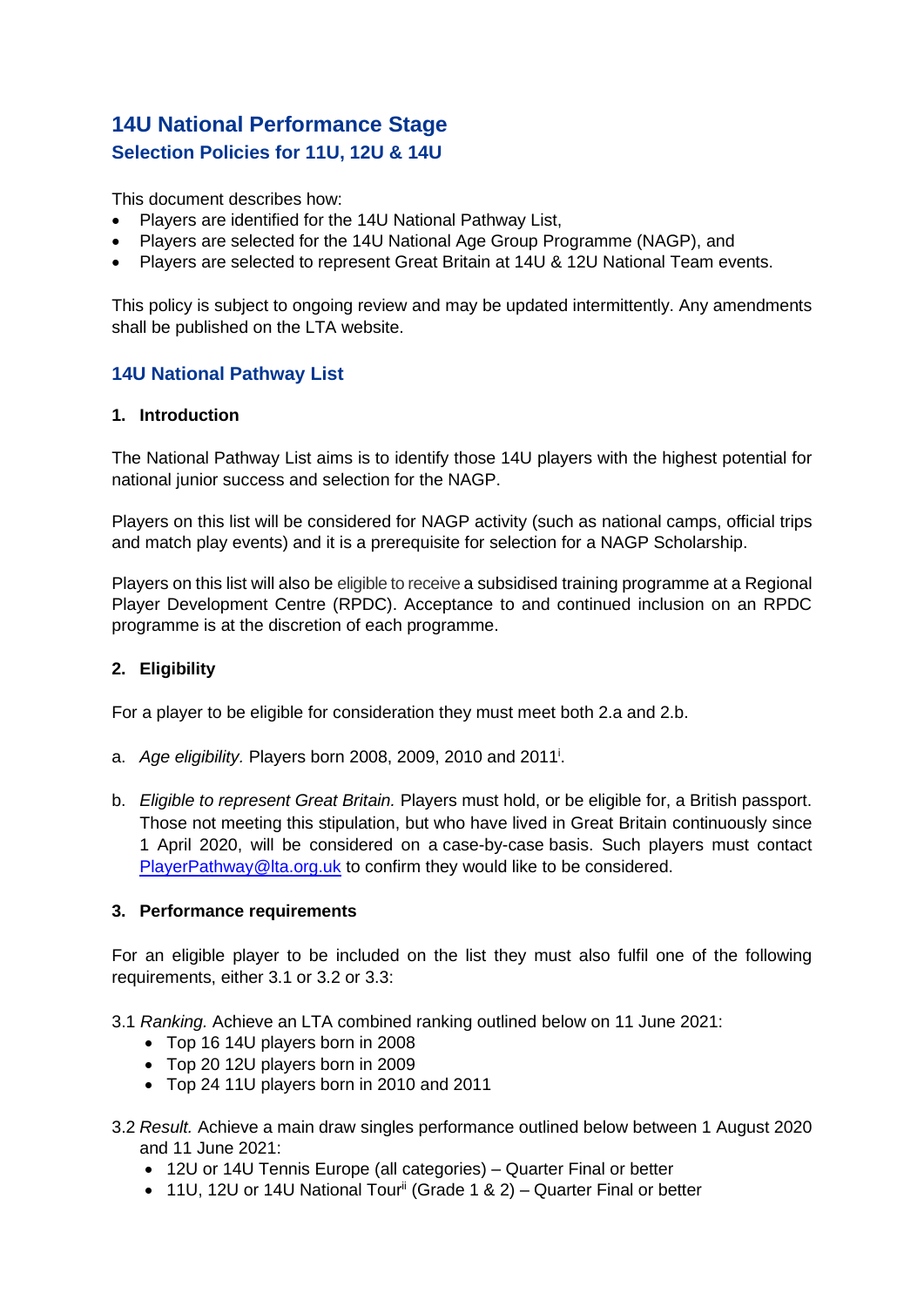- 3.3 *Recommendation*. Receive a recommendation from an LTA National Coach based on their professional opinion, from observations between 1 August 2020 and 11 June 2021, on which players they believe have the potential to be a nationally competitive 14U player in consideration with the following areas:
	- Good technical base,
	- Good tactical understanding,
	- Good athletic qualities,
	- Good competitor.

3.4 It is expected that up to 300 players will be selected across England, Scotland and Wales.

3.5 Once identified, players will remain on the 14U National Pathway List until 31 August of their final 14U year<sup>iii</sup> providing they achieve one of the performance requirements stipulated in 3.1, 3.2 and 3.3 during each year.

### **4. Key dates**

Finalisation of the list will take place week commencing 14 June 2021 with all identified players advised by 25 June 2021.

Players not included in June 2021 may be reconsidered at a later date. This would typically occur in September 2021 and January 2022 and primarily be based on section 3.1. and 3.2.

<sup>&</sup>lt;sup>i</sup> Players born 2012 will be considered if they meet the requirements identified in 3.1 and 3.2.

<sup>&</sup>lt;sup>ii</sup> This also includes a Top 8 placing at the 11U, 12U or 14U LTA Youth National Series.

iii Eligible players invited to attend NAGP activity in 2021 will be included on the 14U National Pathway List until 31 August of their 15U year. This does not include those invited from the reserves list.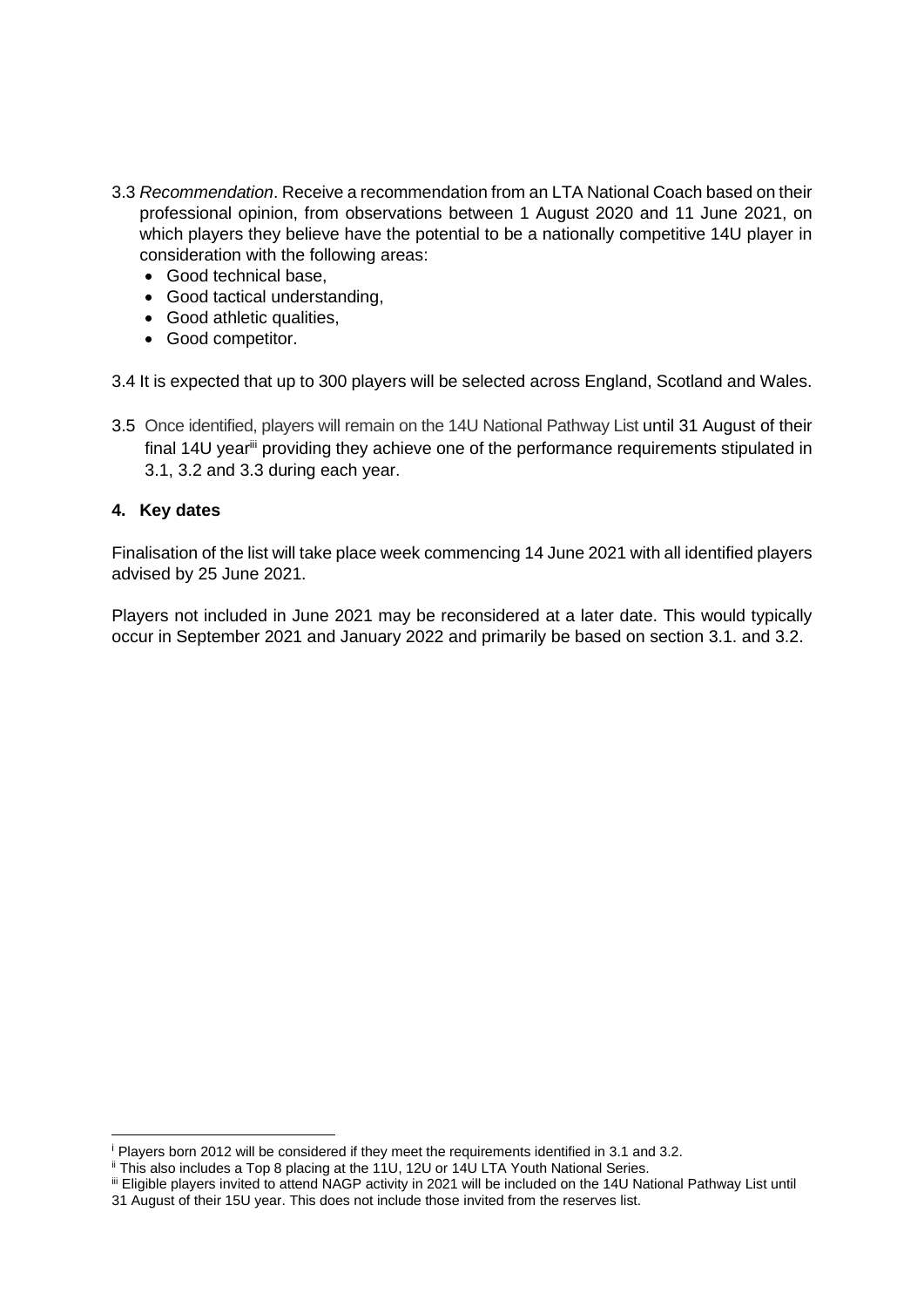# **14U National Age Group Programme**

### **1. Introduction**

The NAGP aims to support the development of those 14U players with the highest potential for international junior success and selection for the LTA's Men's and Women's Programme (MWP).

The NAGP has a number of components:

- NAGP Scholarships,
- National Match Play,
- National Camps,
- Official Trips.

### **2. NAGP Scholarship**

The NAGP Scholarship will target players aged 12 to 14 years who are predicted to meet the selection criteria for the MWP within 2-3 years.

The National Performance Pathway Team will work in collaboration with a player's coach and family to establish a high-quality programme. Players will also be supported through access to the following opportunities:

- Training visits from a designated National Age Group Coach,
- Invitations to all National Match Play Weekends and National Camps,
- Support to develop an individual development plan and tournament schedule,
- Key insights from camps, trips or at tournaments,
- Advice from the LTA's Sports Science and Sports Medicine team,
- Access to an NAGP financial award see 3.4.

### **3. Eligibility**

For a player to be eligible for consideration they must meet 3.1, 3.2 and 3.3.1 or 3.3.2. All eligible players will then be considered for selection by the Selection Panel.

- 3.1 *Age eligibility.* A player must be 12 to 14 years old on the 1 January 2022 born 2008, 2009 and 2010<sup>iv</sup>.
- 3.2 *Eligible to represent Great Britain.* Players must hold, or be eligible for, a British passport. Those not meeting this stipulation, but who have lived in Great Britain continuously since 1 April 2020, will be considered on a case-by-case basis. Such players must contact [PlayerPathway@lta.org.uk](mailto:PlayerPathway@lta.org.uk) to confirm they wish to be considered.
- 3.3 *Performance level requirements.* In addition to 3.1 and 3.2, a player must fulfil either of the requirements outlined below, either 3.3.1 or 3.3.2. 3.3.1 Selected as a 14U NAGP player in 2020-21<sup>v</sup>,

 $\dot{v}$  Players aged 11 on the 1 January 2022 (born 2011) will only be considered if they sufficiently meet the factors identified in section 5

<sup>v</sup> To reflect the impact of the COVID-19 pandemic, for 2021 only, all players remaining eligible (in accordance with 3.1 and 3.2) at the end of their NAGP Scholarship in August 2021 will automatically be given an extension of one year.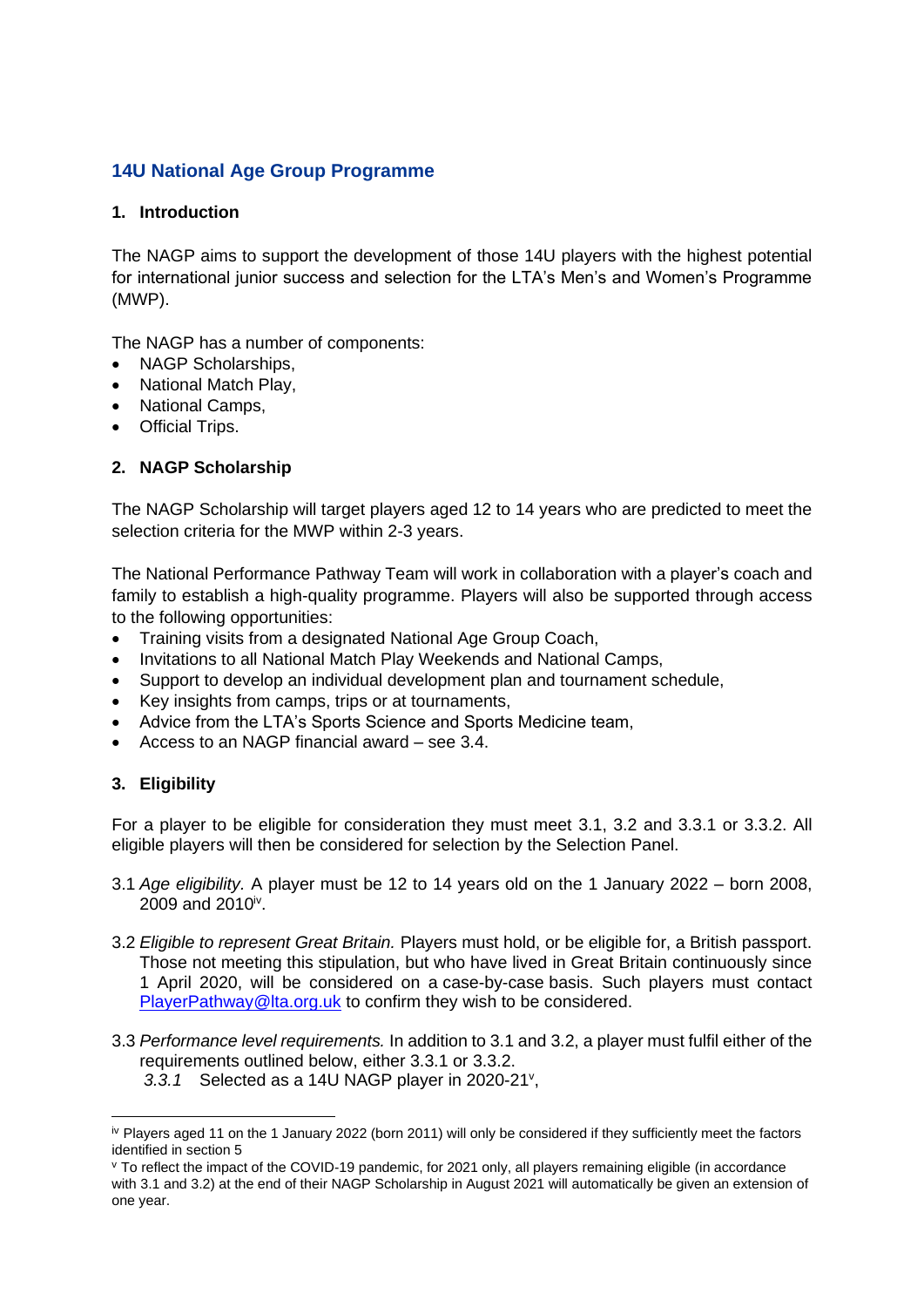- *3.3.2* Named on the 14U National Pathway List for 2021-22 AND nominated by a National Age-Group Coach based on observations from relevant international and/or domestic tournaments and NAGP activity for the period between 1 January 2021 and the selection meeting.
- 3.4 There is no minimum or maximum number of places available on the NAGP. There is however a resource limitation which will determine the number of players who are selected.
- 3.5 All selected players<sup>vi</sup> must sign the LTA's NAGP Player Agreement to receive the benefits identified in section 1.

### **4. Selection process**

4.1 *Selection panel.* The Selection Panel (the Panel) will be made up of the Head of the National Performance Pathway (or their nominee) and at least four National Age Group Coaches.

The Panel has complete discretion regarding selection decisions and will be guided by the aims, the process, and the ability (within resources) to effectively support each player. The Panel will exercise their discretion fairly and without bias.

- 4.2 *Evaluation of player suitability.* When considering which players have the potential to meet the aims of the programme, the Panel will consider the following factors:
	- Game style: The player has an all-round game which can be developed into a successful game style,
	- Strengths & Weapons: The player has emerging strengths which can be developed into successful weapons,
	- Head: The player demonstrates smart decision making, good problem-solving abilities and a level of focus in matches, irrespective of the match situation,
	- Heart: The player's drive and attitude in training and competition shows a willingness to learn and a desire to win matches,
	- Athlete: The player has a robust athletic foundation which can be developed into physical attributes that could positively influence the outcome of matches,
	- Performance: The player has competitive results, ranking and rating (at current year of birth or above) and a capability to beat players of a higher level than themselves.

When evaluating a player against these factors, the Panel will use professional opinion to reflect on match observations from relevant international and/or domestic tournaments and NAGP activity for the period between 1 January 2021 and the selection meeting.

- 4.3 *Considerations relating to limiting factors.* When discussing the above factors, the Panel may also consider any of the following matters that influences their opinion on the player's potential:
	- The player's age and their stage of physical maturation,
	- The player's training programme and tournament schedule,
	- Any injury and/or illnesses that led to a significant interruption or impact on tennis,
	- Any other significant considerations (e.g., examinations, illness in the family).

vi If a player chooses to decline a place, they may still receive invitations to partake in relevant NAGP activity but, they won't receive the other benefits listed in section 2.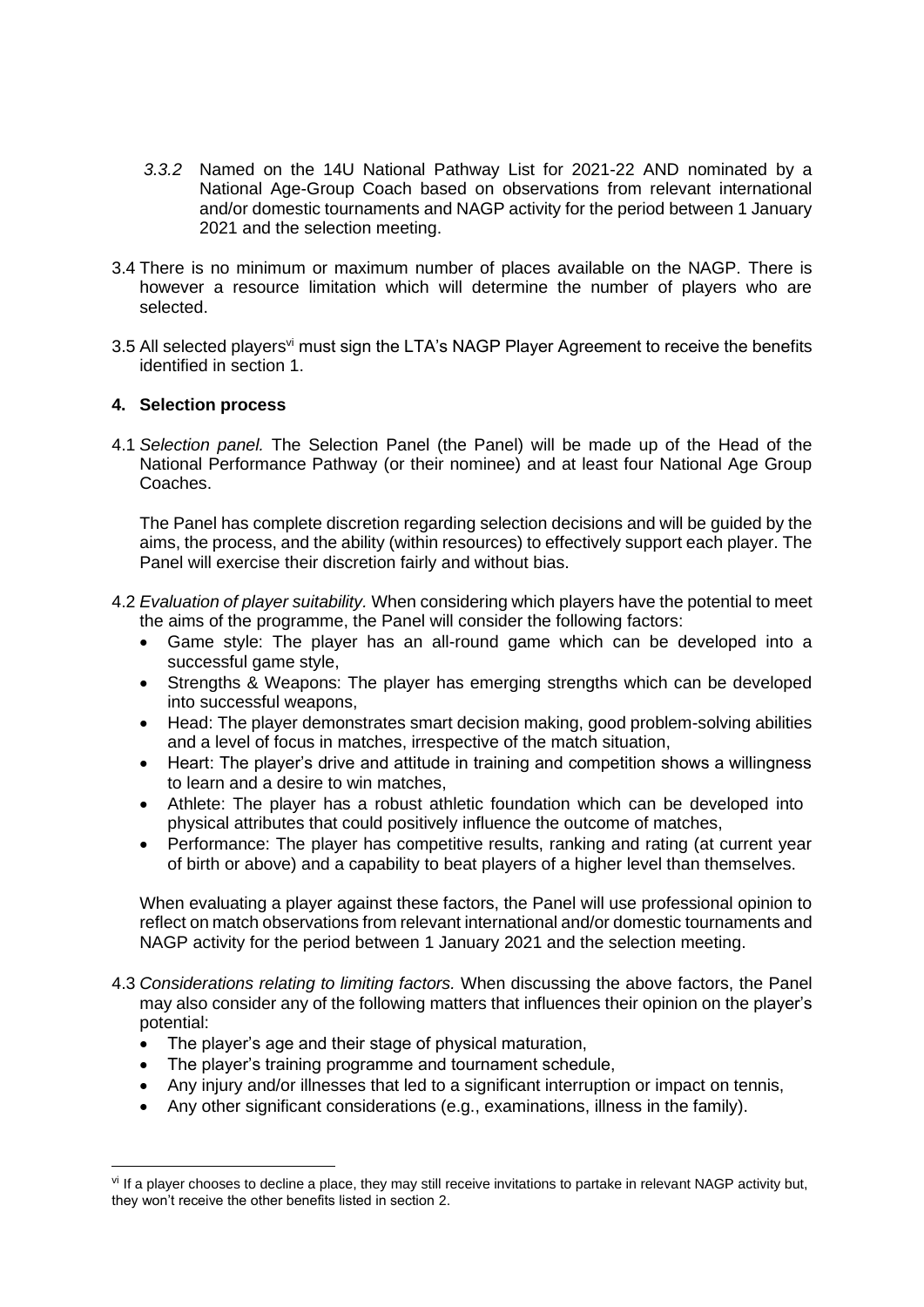- 4.4 *Allocation of NAGP financial awards*. Selected players are eligible for an NAGP financial award to support the costs associated with partaking in international tournaments. The following standards will ordinarily be applied when determining the level of financial award offered to selected players:
	- Commitment to an IDP and willingness to work with the LTA Performance Team and,
	- A quarter-final performance in the last 12 months at a 12U or 14U Cat 1 or Super Cat tournament or,
	- A semi-final performance in the last 12 months at a 14U Cat 2 tournament in one of following countries: Belgium, Croatia, Czech Republic, France, Germany, Great Britain, Italy, Netherlands, Spain, Russia, USA.

NAGP financial awards will be up to £5,000 however, there is a fixed budget which will determine the exact figure offered to eligible players.

Selected players who are not eligible for an NAGP financial award may be nominated for a SportsAid award. Where the number of SportsAid awards available is less than the number of players selected, the nominations will be prioritised using the standards identified in 4.4.

### **5. Key dates**

The Panel will meet the week commencing 27 September 2021 with all selected players advised by 8 October 2021 if they will be offered an NAGP Scholarship.

Players not selected for an NAGP Scholarship in October 2021 may be reconsidered at a later date. This would typically occur in April 2022 and is based on the areas in 3.2.

Players not allocated an NAGP financial award at the point of Scholarship selection may also be reconsidered at a later date. This would typically occur in April 2022 and is based on the standards in 3.4.

### **6. Appeals**

All eligible players who have not been selected by the Panel are entitled to appeal against the Selection Panel's decision. Such an appeal is to be made in writing (with full reasons) within 72 hours of receiving the decision and sent to [player.pathway@lta.org.uk.](mailto:player.pathway@lta.org.uk) This appeal will then be reviewed by a Panel that will be chaired by the Performance Director (or their nominee) and will be made up of at least one other representative from the LTA's Performance Team.

An appeal can only be made on one or both of the following grounds:

- a. There has been a failure by the selection panel to follow this selection policy (i.e., there has been a procedural defect); or
- b. The decision has been reached on the basis of an error of fact.

The Appeals Panel can decide either:

- 1. To set aside the selection panel's decision as it was based on an error of fact or procedurally flawed and remit the matter of the player's contractual status to the selection panel; or
- 2. To uphold the selection panel's decision.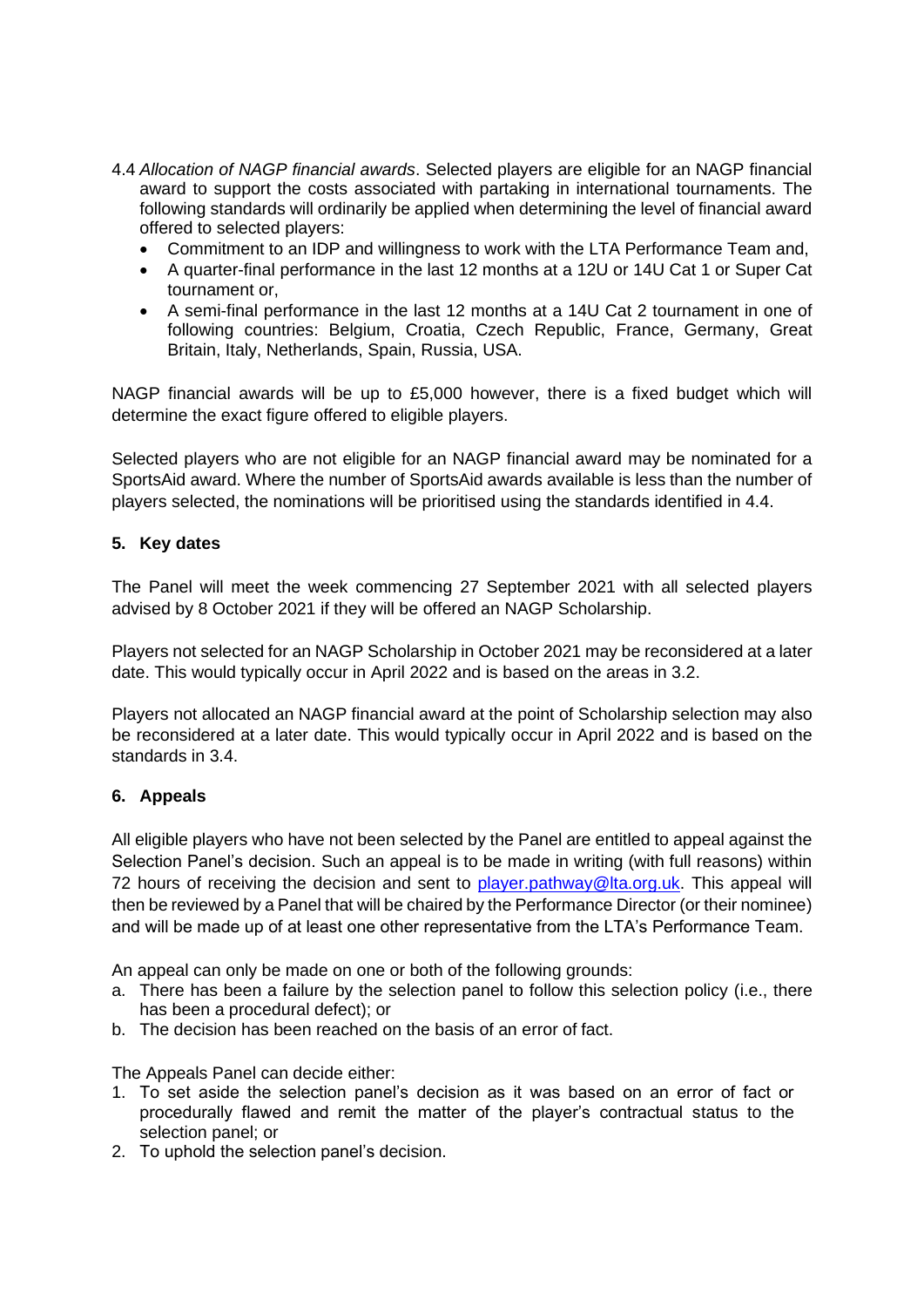Should a decision be set aside and be re-considered by the Selection panel which has an effect on a selection decision taken in relation to another player, that decision in relation to the other player may also be re-considered and changed if necessary.

### **7. NAGP Activities for non-NAGP Scholarship players**

It is recognised that there could be additional players who are not selected for an NAGP Scholarship that may benefit from involvement in National Match Play, National Camps and Official Trips (together referred to as NAGP Activities, each a NAGP Activity).

To ensure that appropriate players gain these opportunities, the National Age-Group Coaches will be able to make selections before each NAGP Activity. These selections will be based on factors listed in section 4.2, which will then be reviewed and approved by the Head of the National Performance Pathway (or their nominee).

Only players being invited to attend NAGP Activities will be notified, and where possible notification will be provided at least four weeks prior to the activity.

For clarity, invitations to non-NAGP Scholarship players to attend NAGP activity does not allow formalised access to the other benefits listed in section 2.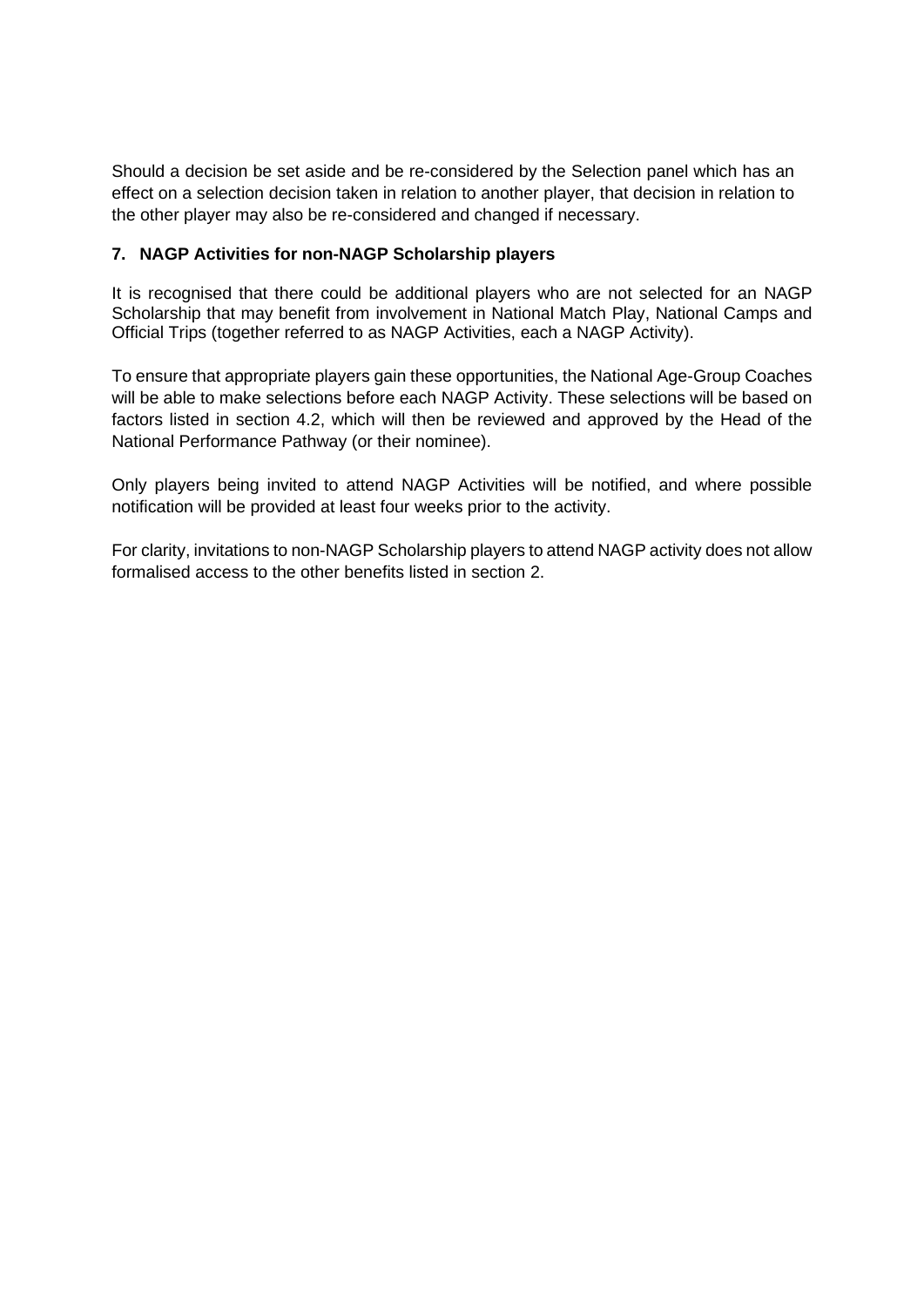## **14U & 12U National Team Selection**

### **1. Introduction**

The aim of this process is to enable Great Britain to win matches at the official team events listed in Table 1. The secondary aim is to provide opportunities for players who have the potential for international junior success to gain international experience.

For the avoidance of doubt, the primary aim is the primary consideration, and the secondary aim will only be considered subject to the requirements of the primary aim.

| <b>Month</b> | <b>Age Group</b> | <b>Activity</b>                                       | <b>Team Size</b> |
|--------------|------------------|-------------------------------------------------------|------------------|
| February     | U <sub>14</sub>  | Tennis Europe Winter Cup - Qualifying & Finals        | 3 Boys & 3 Girls |
| February     | U <sub>12</sub>  | Tennis Europe Winter Cup - Qualifying & Finals        | 3 Boys & 3 Girls |
| July         | U14              | Tennis Europe Summer Cup - Qualifying & Finals        | 3 Boys & 3 Girls |
| August       | U <sub>12</sub>  | Tennis Europe Nations Challenge - Qualifying & Finals | 3 Boys & 3 Girls |
| August       | U <sub>14</sub>  | European Championships                                | 2 Boys & 2 Girls |
| August       | U14              | World Team Championships                              | 3 Boys & 3 Girls |

### **2. Eligibility**

For a player to be eligible for consideration they must meet 2.1 and 2.2.

- 2.1 *Age eligibility.* Players must be within the age requirements of the event in question, using the international age categories.
- 2.2 *Eligible to represent Great Britain.* Players must hold, or be eligible for, a British passport. Those not meeting this stipulation, but who have lived in Great Britain continuously since 1 April 2020, will be considered on a case-by-case basis. Such players must contact [PlayerPathway@lta.org.uk](mailto:PlayerPathway@lta.org.uk) to confirm they would like to be considered.

#### **3. Selection process**

- 3.1 *Selection Panel.* The Selection Panel (the Panel) will be chaired by the Head of the National Performance Pathway (or their nominee). Representation from within the LTA Performance Team will form the remainder of the panel. There will be a minimum of three voting members of the Panel. Selections for the events in Table 1 will be conducted around key competition in the national calendar.
- 3.2 *Performance level requirements.* When making its decision, the Panel will consider the recommendation of the relevant National Age-Group Captain based on the following factors:
	- Performances at National G1 & G2 events and, if relevant, Tennis Europe G1 & G2 events;
	- Performances in NAGP activity, including but not limited to, National Match Play, National Camps and Official Trips; and
	- Any factor (such as injury and illness) that means a player is not fully fit to partake.
- 3.3 *Reserves.* Following selection of the players that will make up the team, the Panel will also consider reserve places. The number of reserve places offered will be at the